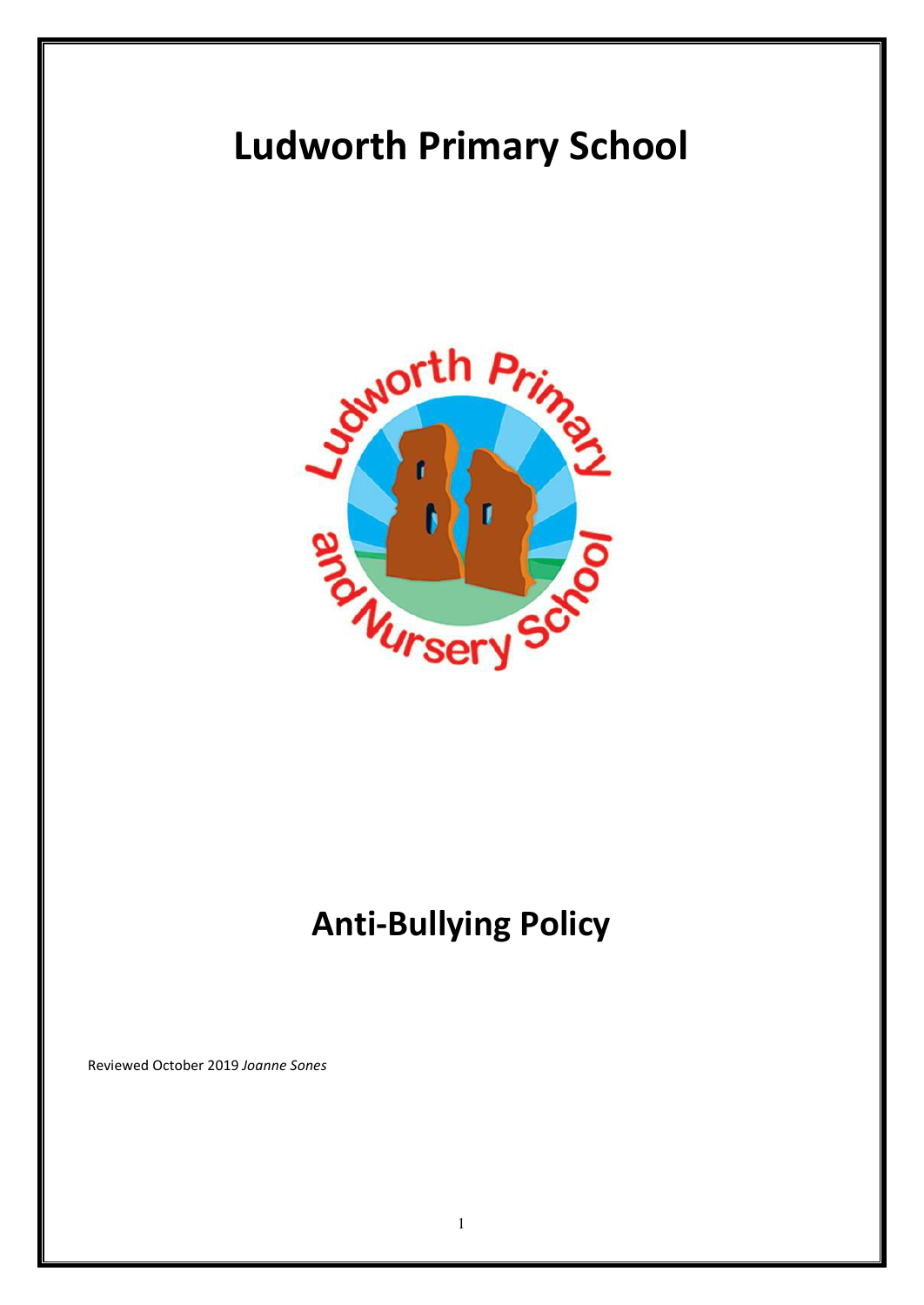### **LUDWORTH PRIMARY SCHOOL ANTI-BULLYING POLICY**

#### **Our Values and Vision**

At Ludworth Primary School we uphold and nurture our caring ethos by encouraging the values of equality, respect, supporting one another, independence, resilience and keeping each other safe.

We will develop children's self-esteem and sense of worth by creating an environment in which they feel positive about themselves.

We will create a safe, healthy and happy school community in which children and adults are cherished and valued.

This policy is based on DfE guidance "Preventing and Tackling Bullying. Advice for headteachers, staff and governing bodies" and supporting documents "Supporting children and young people who are bullied: advice for schools", "Cyberbullying: understand, prevent and respond guidance for schools". It also takes into account the DfE statutory guidance, "Keeping Children Safe in Education" 2016.

<https://www.gov.uk/government/publications/preventing-and-tackling-bullying> <https://www.gov.uk/government/publications/keeping-children-safe-in-education--2>

#### **1) Policy objectives:**

This policy outlines what Ludworth Primary School will do to prevent and tackle all forms of bullying.

The policy has been drawn up through the involvement of the whole school community and we are committed to developing an anti-bullying culture where no bullying of adults, children or young people will be tolerated.

#### **2) Our school community:**

- $\triangleright$  Discusses, monitors and reviews our anti-bullying policy and practice on a regular basis.
- $\triangleright$  Supports all members of staff to promote positive relationships to prevent bullying.
- $\triangleright$  Will intervene by identifying and tackling bullying behaviour appropriately and promptly.
- $\triangleright$  Ensures that pupils are aware that all bullying concerns will be dealt with sensitively and effectively; that pupils feel safe to learn; and that pupils abide by the anti-bullying policy.
- $\triangleright$  Requires all members of the community to work with the school to uphold the anti-bullying policy.
- $\triangleright$  Reports back to parents/carers regarding concerns on bullying and deals promptly with complaints.
- $\triangleright$  Seeks to learn from good anti-bullying practice elsewhere
- $\triangleright$  Utilises support from the Local Authority and other relevant organisations when appropriate.

#### **3) Definition of bullying**

- $\triangleright$  Bullying is "Behaviour by an individual or a group, usually repeated over time that intentionally hurts another individual either physically or emotionally". (DfE "Preventing and Tackling Bullying", July 2017)
- $\triangleright$  Bullying can include: name calling, taunting, mocking, making offensive comments; kicking; hitting; taking belongings; producing offensive graffiti; gossiping; excluding people from groups and spreading hurtful and untruthful rumours.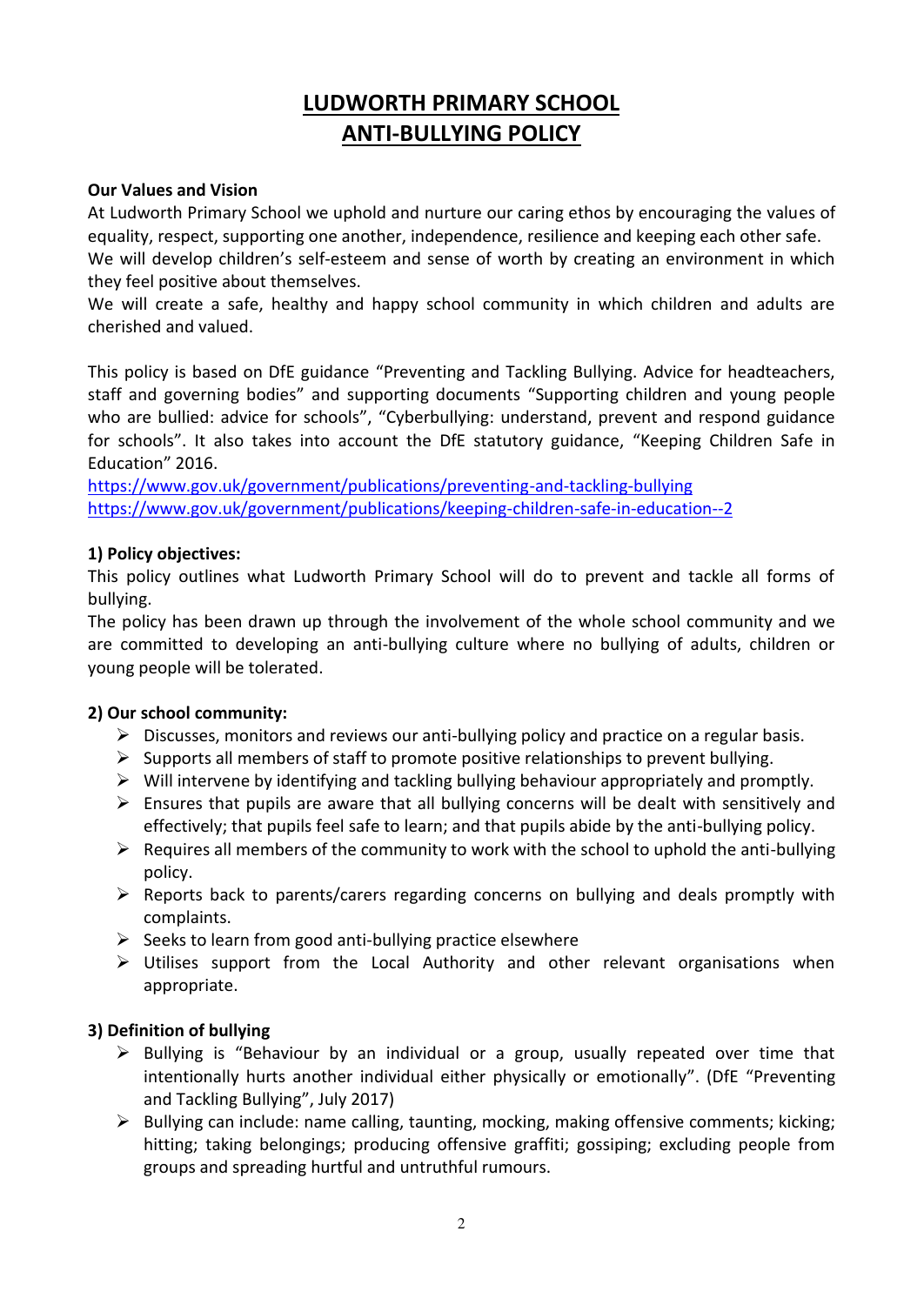$\triangleright$  This also includes Cyberbullying, which is, "...the use of technologies by an individual or by a group of people to deliberately and repeatedly upset someone else". (Childnet, "Understanding, preventing and responding to Cyberbullying" 2016)

#### **4) Forms of bullying covered by this Policy**

- $\triangleright$  Bullying can happen to anyone. This policy covers all types of bullying including:
- $\triangleright$  Bullying related to race, religion or culture.
- $\triangleright$  Bullying related to SEND (Special Educational Needs or Disability).
- $\triangleright$  Bullying related to appearance or physical/mental health conditions.
- $\triangleright$  Bullying related to sexual orientation (homophobic bullying).
- $\triangleright$  Bullying of young carers, children in care or otherwise related to home circumstances.
- $\triangleright$  Sexist, sexual and transphobic bullying.
- $\triangleright$  Bullying via technology, known as online or cyberbullying.

#### **5) Preventing, identifying and responding to bullying**

The school community will:

- $\triangleright$  Create and support an inclusive environment which promotes a culture of mutual respect, consideration and care for others which will be upheld by all.
- $\triangleright$  Work with staff and outside agencies to identify all forms of prejudice-driven bullying.
- $\triangleright$  Actively provide systematic opportunities to develop pupils' social and emotional skills, including their resilience.
- $\triangleright$  Recognise that bullying can be perpetrated or experienced by any member of the community, including adults and children (peer on peer abuse).
- $\triangleright$  Provide a range of approaches for pupils, staff and parents/carers to access support and report concerns.
- $\triangleright$  Challenge practice which does not uphold the values of tolerance, non-discrimination and respect towards others.
- $\triangleright$  Consider all opportunities for addressing bullying in all forms throughout the curriculum and supported with a range of approaches such as through displays, assemblies, peer support and the school/student council.
- $\triangleright$  Regularly update and evaluate our approaches to take into account the developments of technology and provide up-to-date advice and education to all members of the community regarding positive online behaviour.
- $\triangleright$  Train all staff including teaching staff, support staff (including administration staff, lunchtime support staff and site support staff) and pastoral staff to identify all forms of bullying, follow the school policy and procedures (including recording and reporting incidents).
- $\triangleright$  Proactively gather and record concerns and intelligence about bullying incidents and issues so as to effectively develop strategies to prevent bullying from occurring.
- $\triangleright$  Take appropriate, proportionate and reasonable action, in line with existing school policies, for any bullying brought to the schools attention which involves or effects pupils even when they are not on school premises, for example cyberbullying.
- $\triangleright$  Actively create "safe spaces" for vulnerable children and young people.
- $\triangleright$  Use a variety of techniques, including restorative approach, to resolve the issues between those who bully and those who have been bullied.
- $\triangleright$  Work with other agencies and the wider school community to prevent and tackle concerns.
- $\triangleright$  Celebrate success and achievements to promote and build a positive school ethos.
- $\triangleright$  Be encouraged to use technology, especially mobile phones and social media positively and responsibly.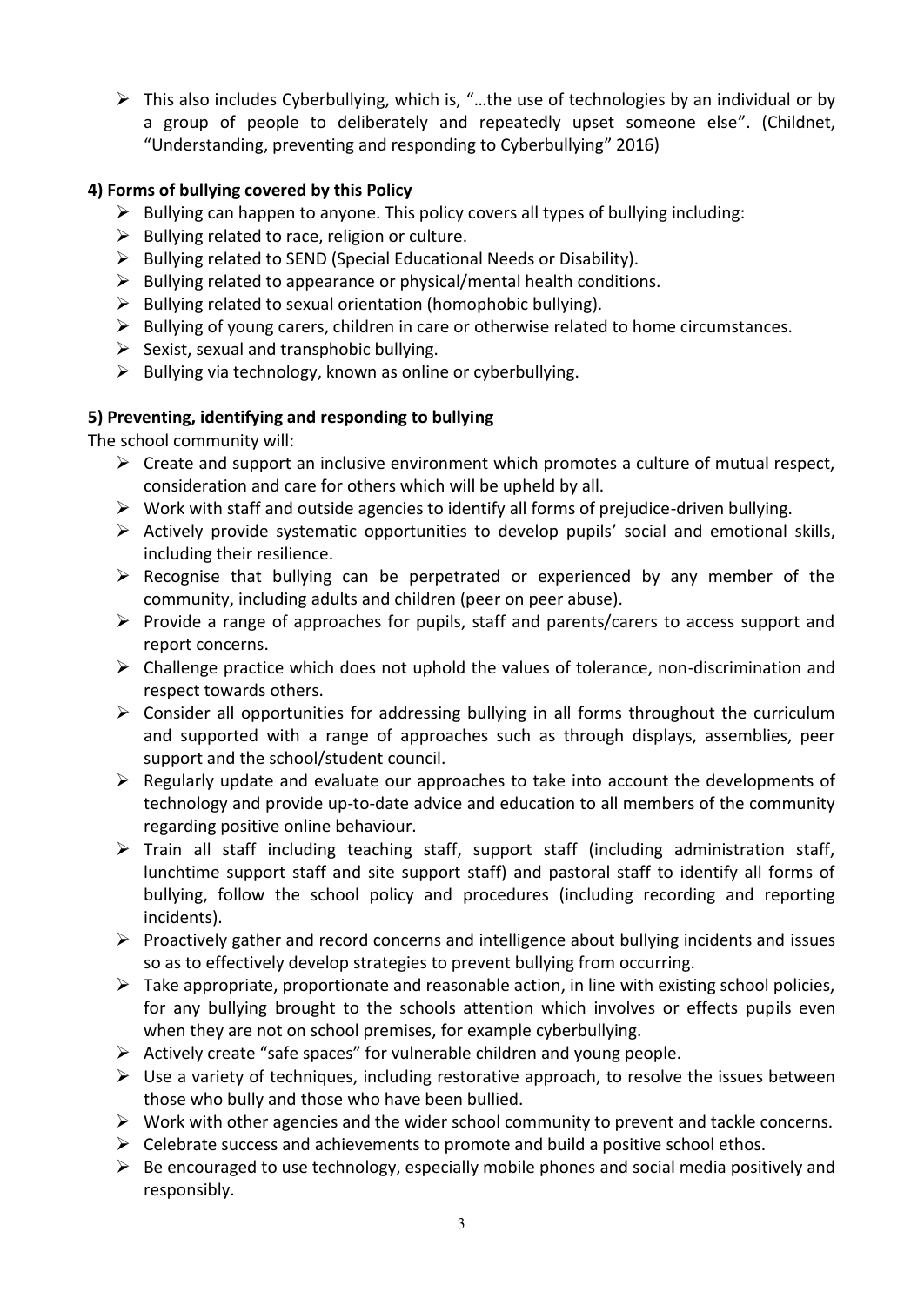#### **6) Involvement of pupils**

We will:

- $\triangleright$  Regularly discuss children's views on the extent and nature of bullying.
- $\triangleright$  Ensure that all pupils know how to express worries and anxieties about bullying.
- $\triangleright$  Ensure that all pupils are aware of the range of sanctions which may be applied against those engaging in bullying.
- $\triangleright$  Involve pupils in anti-bullying campaigns in schools and embedded messages in the wider school curriculum.
- $\triangleright$  Publicise the details of help lines and websites.
- $\triangleright$  Offer support to pupils who have been bullied and to those who are bullying in order to address the problems they have.

#### **7) Liaison with parents and carers**

We will:

- $\triangleright$  Make sure that key information (including policies and named points of contact) about bullying is available to parents/carers on the school website and in the school office.
- $\triangleright$  Ensure that all parents/carers know who to contact if they are worried about bullying.
- $\triangleright$  Ensure all parents/carers know about our complaints procedure and how to use it effectively to raise concerns in an appropriate manner.
- $\triangleright$  Ensure all parents/carers know where to access independent advice about bullying.
- $\triangleright$  Work with all parents/carers and the local community to address issues beyond the school gates that give rise to bullying.
- $\triangleright$  Ensure that parents work with the school to role model positive behaviour for pupils, both on and offline.

#### **8) Links with other school policies and practices**

This Policy links with a number of other school policies, practices and action plans including:

- $\triangleright$  Behaviour policy
- $\triangleright$  Complaints procedure
- $\triangleright$  Safeguarding and Child Protection policies
- Online Safety and Acceptable Use Policies (AUPs)
- $\triangleright$  Data Protection

#### **9) Links to legislation**

There are a number of pieces of legislation which set out measures and actions for schools in response to bullying as well as criminal and civil law. These may include (but are not limited to):

- $\triangleright$  The Education and Inspection Act 2006, 2011
- $\triangleright$  The Equality Act 2010
- The Children Act 1989
- $\triangleright$  Protection from Harassment Act 1997
- $\triangleright$  The Malicious Communications Act 1988
- $\triangleright$  Public Order Act 1986
- The Computer Misuse Act 1990

#### **10) Responsibilities**

It is the responsibility of:

 $\triangleright$  The Headteacher to communicate the policy to the school community and to ensure that disciplinary measures are applied fairly, consistently and reasonably.